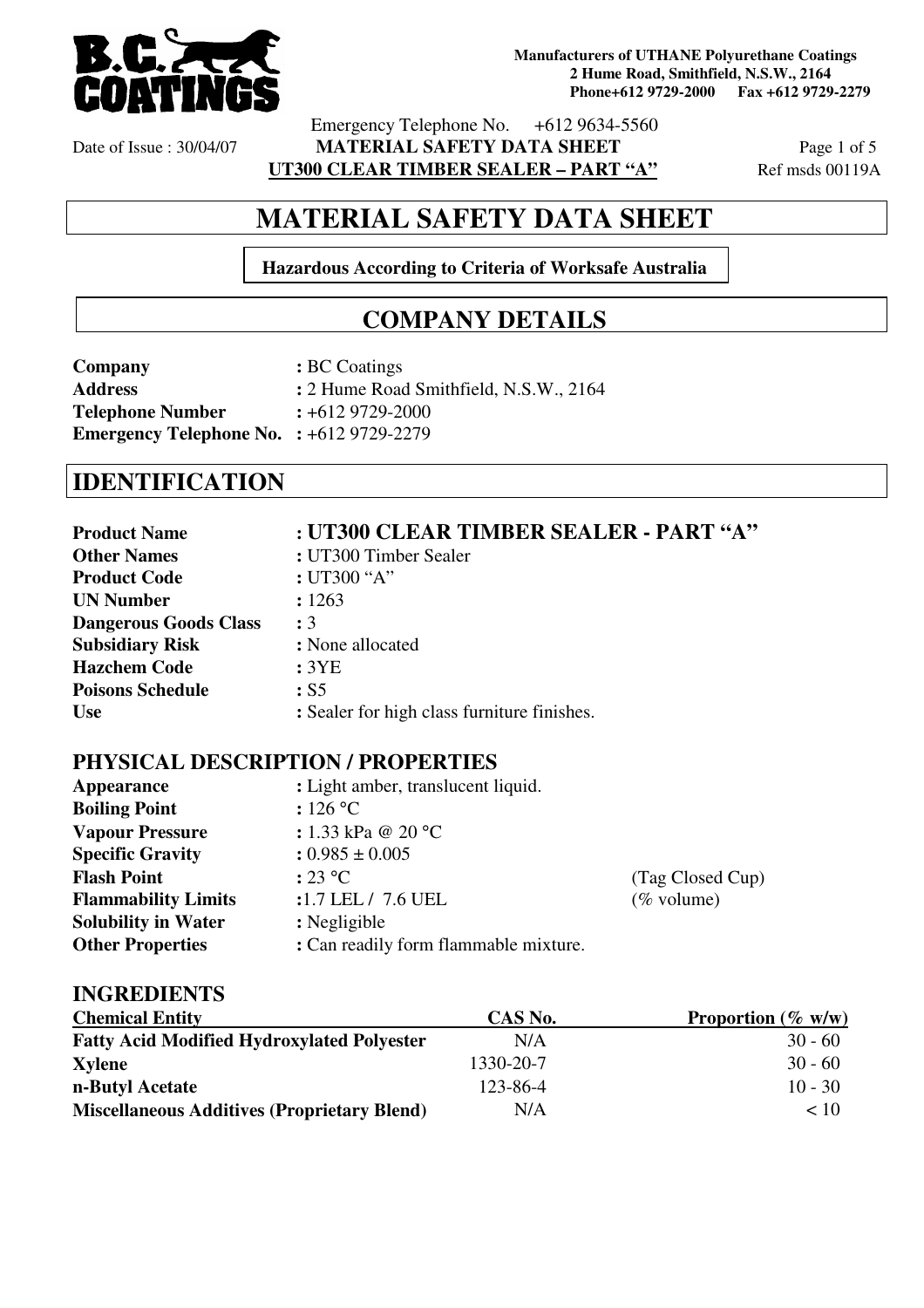

Date of Issue : 30/04/07 **MATERIAL SAFETY DATA SHEET** Page 2 of 5 **UT300 CLEAR TIMBER SEALER – PART "A"** Ref msds 00119A

# **HEALTH HAZARD INFORMATION**

|                             | <b>HEALTH EFFECTS - ACUTE EXPOSURE</b>                                                                                                                                                                                                                                                                                                                                                                                                                                                                                                                                                                                                                           |  |  |
|-----------------------------|------------------------------------------------------------------------------------------------------------------------------------------------------------------------------------------------------------------------------------------------------------------------------------------------------------------------------------------------------------------------------------------------------------------------------------------------------------------------------------------------------------------------------------------------------------------------------------------------------------------------------------------------------------------|--|--|
| <b>Swallowed</b>            | : Moderately toxic. Ingestion can result in nausea, vomiting, diarrhoea.                                                                                                                                                                                                                                                                                                                                                                                                                                                                                                                                                                                         |  |  |
| Eye                         | : A moderate eye irritant. May cause redness, tearing or blurred vision.                                                                                                                                                                                                                                                                                                                                                                                                                                                                                                                                                                                         |  |  |
| <b>Skin</b>                 | : Prolonged covered contact, as from wet clothing, may cause severe irritation.                                                                                                                                                                                                                                                                                                                                                                                                                                                                                                                                                                                  |  |  |
| <b>Inhaled</b>              | : High vapour concentrations may cause headaches and dizziness and other central<br>nervous system problems with effects such as loss of co-ordination, impaired<br>judgment and, if exposure is prolonged, unconsciousness.                                                                                                                                                                                                                                                                                                                                                                                                                                     |  |  |
|                             | <b>HEALTH EFFECTS - CHRONIC EXPOSURE</b>                                                                                                                                                                                                                                                                                                                                                                                                                                                                                                                                                                                                                         |  |  |
| <b>Skin</b>                 | : Prolonged or repeated skin contact causes severe irritation and may lead to<br>de-fatting and dermatitis.                                                                                                                                                                                                                                                                                                                                                                                                                                                                                                                                                      |  |  |
| <b>FIRST AID</b>            |                                                                                                                                                                                                                                                                                                                                                                                                                                                                                                                                                                                                                                                                  |  |  |
| <b>Swallowed</b>            | : Give neither milk nor animal or vegetable fats of any kind.<br>Do <b>NOT</b> induce vomiting.<br>Should vomiting occur, place patient's head downwards, head lower than hips, to<br>prevent vomit entering the lungs.<br>This is especially important as aspiration of this material into the lungs can cause<br>chemical pneumonia, which can be fatal.<br>Call a doctor and/or transport to an emergency facility or hospital IMMEDIATELY.                                                                                                                                                                                                                   |  |  |
| Eye                         | : <b>IMMEDIATELY</b> and continuously irrigate with copious quantities of water for at<br>least 15 minutes. Eyelids should be held open.<br>Seek <b>IMMEDIATE</b> medical attention.                                                                                                                                                                                                                                                                                                                                                                                                                                                                             |  |  |
| <b>Skin</b>                 | : Remove contaminated clothing and wash the affected areas thoroughly with water,<br>then mild soap and water.<br>If exposure has been prolonged or severe or if swelling, redness or irritation occur,<br>seek medical advice.<br>Launder contaminated clothing before re-use.                                                                                                                                                                                                                                                                                                                                                                                  |  |  |
| <b>Inhaled</b>              | : Remove affected person(s) to fresh air, taking care not to become affected yourself.<br>Remove any contaminated clothing and loosen remaining clothing.<br>If breathing is normal, allow the patient to assume the most comfortable position<br>and keep warm. Keep at rest until fully recovered.<br>If breathing is difficult and patient is cyanotic (blue), ensure airways are clear and<br>have a qualified person give oxygen through a face mask.<br>If breathing has stopped, commence Expired Air Resuscitation (E.A.R.).<br>In the event of cardiac arrest commence Cardio-Pulmonary Resuscitation (C.P.R.) and<br>seek IMMEDIATE medical attention. |  |  |
| <b>First aid facilities</b> | : Shower facilities and eye wash stations should be provided.                                                                                                                                                                                                                                                                                                                                                                                                                                                                                                                                                                                                    |  |  |

## **ADVICE TO DOCTOR :**Treat symptomatically.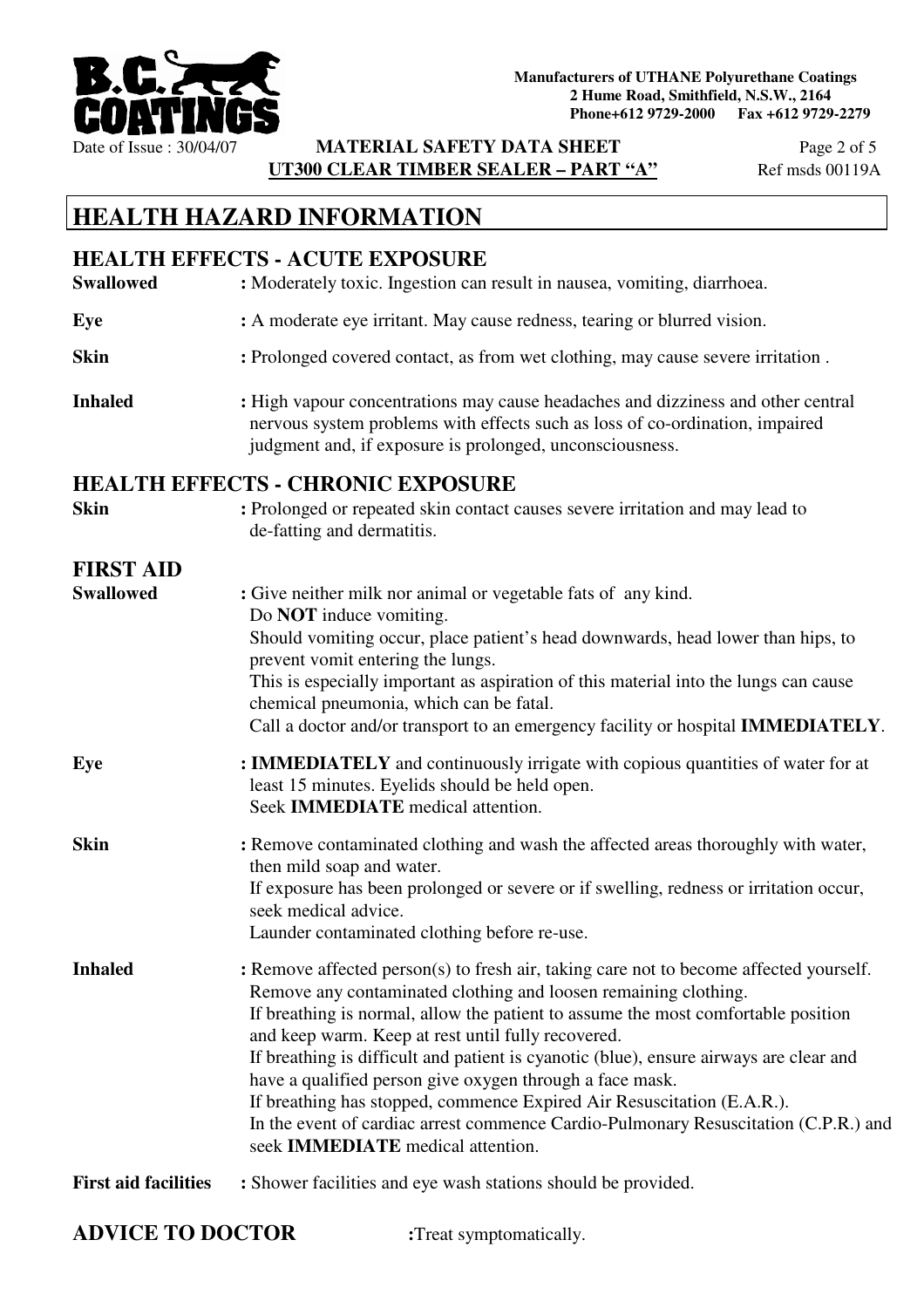

**MATERIAL SAFETY DATA SHEET** Page 3 of 5 **UT300 CLEAR TIMBER SEALER – PART "A"** Ref msds 00119A

# **PRECAUTIONS FOR USE**

### **Exposure Standards**

No value has been assigned for this specific material by the N.H.M.R.C.

However, the Threshold Limit Value(TLV) for Xylene is quoted as 80 ppm  $(350 \text{ mg/m}^3)$  as published by Worksafe 1988.

TLV is the time weighted average concentration of the workplace atmosphere for a normal 8 hour work day and a 40 hour week, to which nearly all workers may be repeatedly exposed day after day without adverse effect.

These TLV,s are issued as guidelines only and should not be interpreted as the fine line between safe and dangerous conditions.

All atmospheric contamination should be kept to as low a level as is practically possible.

#### **ENGINEERING CONTROLS:**

Ensure sufficient ventilation to maintain concentration below exposure standard. Use with local exhaust ventilation or while wearing organic vapour respirator.

The effectiveness of an air purifying respirator is limited.

Use it only for a single, short term exposure.

#### **Note**

Vapour is heavier than air and may collect in hollows, pits, storage tanks or sumps. Do **NOT** enter confined spaces where vapour may have collected without using an approved, positive pressure, self-contained breathing apparatus and an observer is present for assistance.

#### **PERSONAL PROTECTION:**

Skin contact should be avoided by wearing chemically resistant work clothing, boots and gloves.

Eyes should be protected by chemical splash goggles or safety glasses fitted with side shields. If vapour causes eye irritation or if an inhalation risk exists a full-face, organic vapour respirator should be used.

#### **NOTE**

Make sure the correct cartridges are used for the potential air contamination.

The effectiveness of an air purifying respirator is limited.

Use it only for a single, short term exposure.

For emergency and other conditions where the exposure guide line may be greatly exceeded, use an approved, positive pressure, self-contained breathing apparatus and an observer is present for assistance.

**ALWAYS** wash hands before eating, drinking, smoking or using the toilet.

### **FLAMMABILITY**

Can readily form flammable mixture with air . Flammable Liquid. Avoid all ignition sources. Avoid direct sources of heat and naked light. Flameproof equipment necessary where this product is being used. Nearby equipment should be earthed.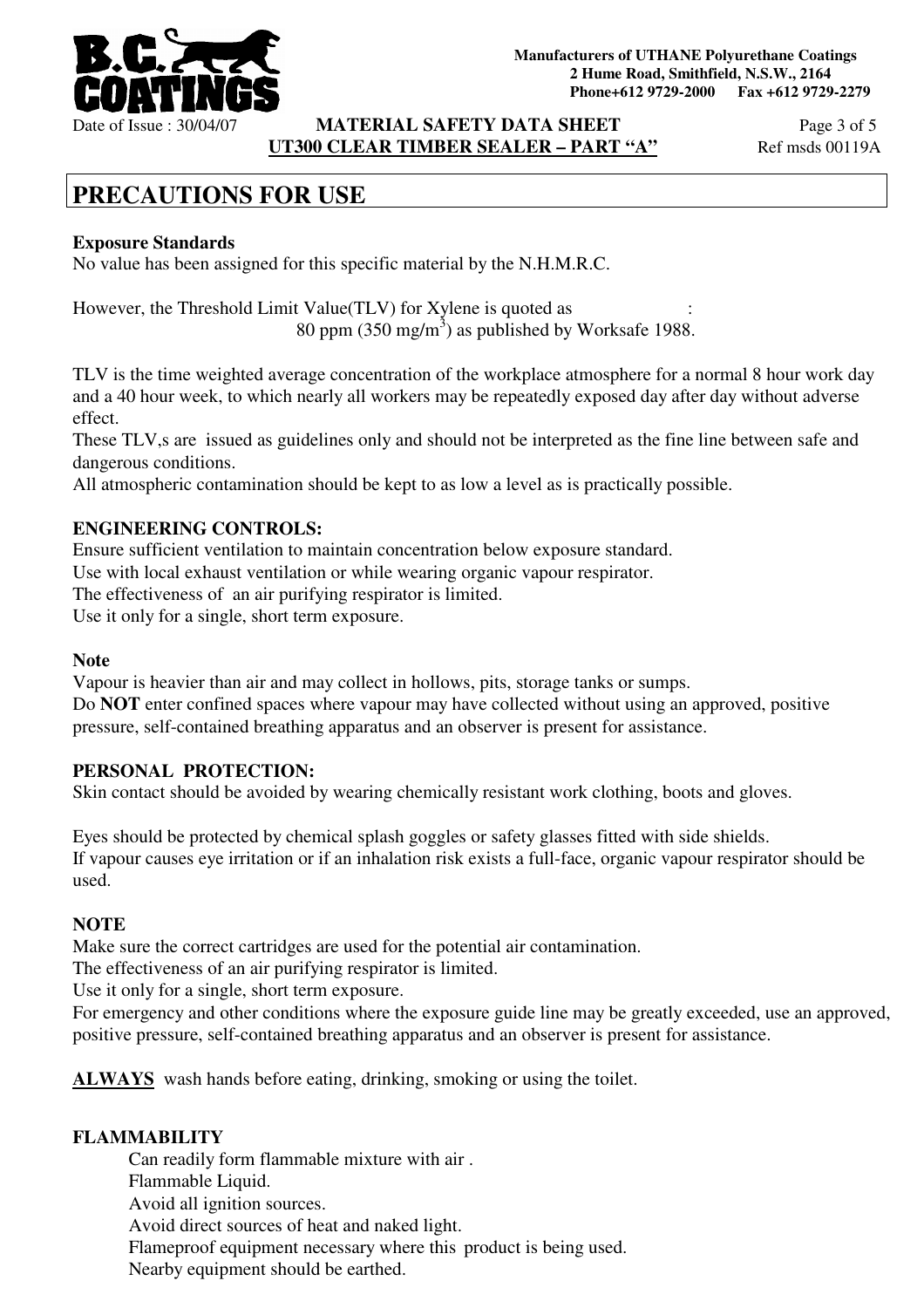

**MATERIAL SAFETY DATA SHEET** Page 4 of 5 **UT300 CLEAR TIMBER SEALER – PART "A"** Ref msds 00119A

# **SAFE HANDLING INFORMATION**

### **STORAGE AND TRANSPORT:**

**UN No.**  $\qquad \qquad : 1263$  **Package Group** : III

**Class :** 3 (Flammable Liquid )

Class 3 flammable liquids shall NOT be loaded in the same vehicle with :-

- Class 1 Explosives
	- Class 2.1 Flammable gases (when both in bulk)
	- Class 2.3 Poisonous gases
	- Class 4.2 Spontaneously combustible substances
- Class 5.1 Oxidizing agents
- Class 5.2 Organic peroxides
- Class 7 Radioactive substances
- Foodstuffs and foodstuff empties.

Refer to Australian Code for the Transport of Dangerous Goods by Road and Rail (6<sup>th</sup> Edition) for transport regulations and state Dangerous Goods regulations for storage requirements .

Materials are stable on storage, but should be stored in a cool, well ventilated area away from sources of ignition, oxidizing agents and odour sensitive materials.

Keep containers tightly closed when not in use and check regularly for leaks. Use non-sparking tools and equipment.

### **SPILLS AND DISPOSAL:**

Shut off all possible sources if ignition.

Instruct others to keep at a safe distance.

Advise authorities product has entered or may enter sewers, watercourses or extensive land areas.

### **SMALL SPILLS**

May be absorbed onto any absorbent material such as sand, soil or vermiculite.

### **LARGE SPILLS**

Wear breathing apparatus, gloves and full protective clothing.

Stop liquid at the source.

Dike the area to prevent spreading and to prevent it entering sewers, drains or natural waterways. Pump the liquid to a salvage tank.

Absorb remaining material with suitable absorbent (sand, soil & etc.).

Shovel into sealed containers for later disposal.

Ventilate area well to evaporate remaining liquid and to dispel vapours.

### **DISPOSAL**

Refer to State Waste Management Authority. Normally suitable for incineration by an approved agent.